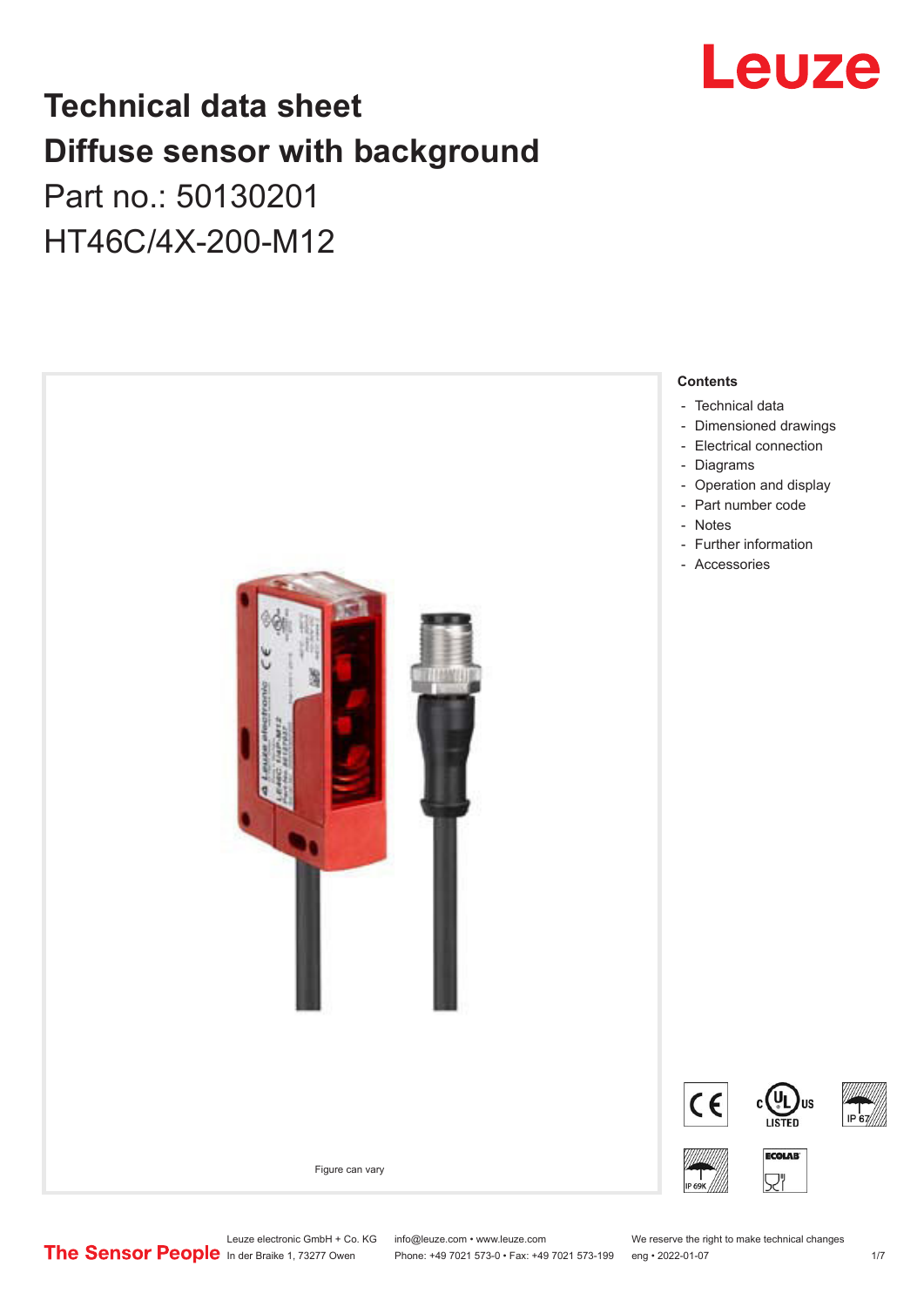ground suppression

module

# <span id="page-1-0"></span>**Technical data**

# Leuze

### **Basic data**

Series 46C **Operating principle** Diffuse reflection principle with back-

**Special version**

**Special version** AS-Interface, connection via coupling

### **Optical data**

| <b>Black-white error</b>        | < 10% up to 1200 mm                  |
|---------------------------------|--------------------------------------|
| <b>Operating range</b>          | Guaranteed operating range           |
| Operating range, white 90%      | 0.0053m                              |
| Operating range, gray 18%       | 0.022m                               |
| Operating range, black 6%       | $0.051.5$ m                          |
| <b>Operating range limit</b>    | Typical operating range              |
| <b>Operating range limit</b>    | 0.0053m                              |
| <b>Adjustment range</b>         | 120  3,000 mm                        |
| Beam path                       | Focused                              |
| Light source                    | LED, Red                             |
| Wavelength                      | 630 nm                               |
| <b>Transmitted-signal shape</b> | Pulsed                               |
| LED group                       | Exempt group (in acc. with EN 62471) |
| Type of light spot geometry     | Rectangular                          |
| Focus                           | Fixed                                |

#### **Electrical data**

| <b>Protective circuit</b>   | Polarity reversal protection        |
|-----------------------------|-------------------------------------|
|                             | Short circuit protected             |
|                             | <b>Transient protection</b>         |
| Performance data            |                                     |
| Supply voltage $U_{B}$      | 10  30 V, DC, Incl. residual ripple |
| <b>Residual ripple</b>      | 0  15 %, From $U_{\rm B}$           |
| <b>Open-circuit current</b> | $030$ mA                            |
|                             |                                     |

#### **Outputs**

**Number of digital switching outputs** 1 Piece(s)

|               | <b>Switching outputs</b>   |                                   |
|---------------|----------------------------|-----------------------------------|
|               | Voltage type               | DC.                               |
|               | Switching current, max.    | 100 mA                            |
|               | <b>Switching voltage</b>   | high: $\geq$ (U <sub>B</sub> -2V) |
|               |                            | Low: ≤2V                          |
|               |                            |                                   |
|               | <b>Switching output 1</b>  |                                   |
|               | <b>Assignment</b>          | Connection 1, pin 4               |
|               | <b>Switching element</b>   | Transistor, PNP                   |
|               | <b>Switching principle</b> | Light switching                   |
|               |                            |                                   |
| <b>Timing</b> |                            |                                   |
|               | <b>Switching frequency</b> | 250 Hz                            |
|               |                            |                                   |

| Response time |                        |  | 2 <sub>ms</sub> |
|---------------|------------------------|--|-----------------|
|               | <b>Readiness delay</b> |  | 300 ms          |

| <b>Connection 1</b>                               |                              |
|---------------------------------------------------|------------------------------|
| <b>Function</b>                                   | Signal OUT                   |
|                                                   | Voltage supply               |
| <b>Type of connection</b>                         | Cable with connector         |
| Cable length                                      | 200 mm                       |
| <b>Sheathing material</b>                         | <b>PUR</b>                   |
| Cable color                                       | <b>Black</b>                 |
| Wire cross section                                | $0.2$ mm <sup>2</sup>        |
| <b>Thread size</b>                                | M12                          |
| <b>Type</b>                                       | Male                         |
| <b>Material</b>                                   | <b>Plastic</b>               |
| No. of pins                                       | 4-pin                        |
| Encoding                                          | A-coded                      |
|                                                   |                              |
| <b>Mechanical data</b>                            |                              |
| Dimension (W x H x L)                             | 20.5 mm x 76.3 mm x 44 mm    |
| <b>Housing material</b>                           | <b>Plastic</b>               |
| <b>Plastic housing</b>                            | PC-PBT                       |
| Lens cover material                               | Plastic / PMMA               |
| Net weight                                        | 65 g                         |
| <b>Housing color</b>                              | Red                          |
| Type of fastening                                 | Through-hole mounting        |
|                                                   | Via optional mounting device |
| <b>Compatibility of materials</b>                 | <b>ECOLAB</b>                |
| <b>Operation and display</b>                      |                              |
|                                                   |                              |
| Type of display                                   | LED                          |
| <b>Number of LEDs</b>                             | 2 Piece(s)                   |
| <b>Operational controls</b>                       | Multiturn potentiometer      |
| Function of the operational control               | Range adjustment             |
|                                                   |                              |
| <b>Environmental data</b>                         |                              |
| Ambient temperature, operation                    | $-40$ 60 °C                  |
| Ambient temperature, storage                      | $-40$ 70 °C                  |
| <b>Certifications</b>                             |                              |
|                                                   |                              |
| Degree of protection                              | IP 67<br><b>IP 69K</b>       |
|                                                   |                              |
| <b>Protection class</b>                           | Ш                            |
| <b>Certifications</b>                             | c UL US<br>IEC 60947-5-2     |
| <b>Standards applied</b><br><b>Classification</b> |                              |
| <b>Customs tariff number</b>                      | 85365019                     |
| eCl@ss 5.1.4                                      | 27270904                     |
| eCl@ss 8.0                                        | 27270904                     |
| eCl@ss 9.0                                        | 27270904                     |
| eCl@ss 10.0                                       | 27270904                     |
| eCl@ss 11.0                                       | 27270904                     |
| <b>ETIM 5.0</b>                                   | EC002719                     |

**ETIM 7.0** EC002719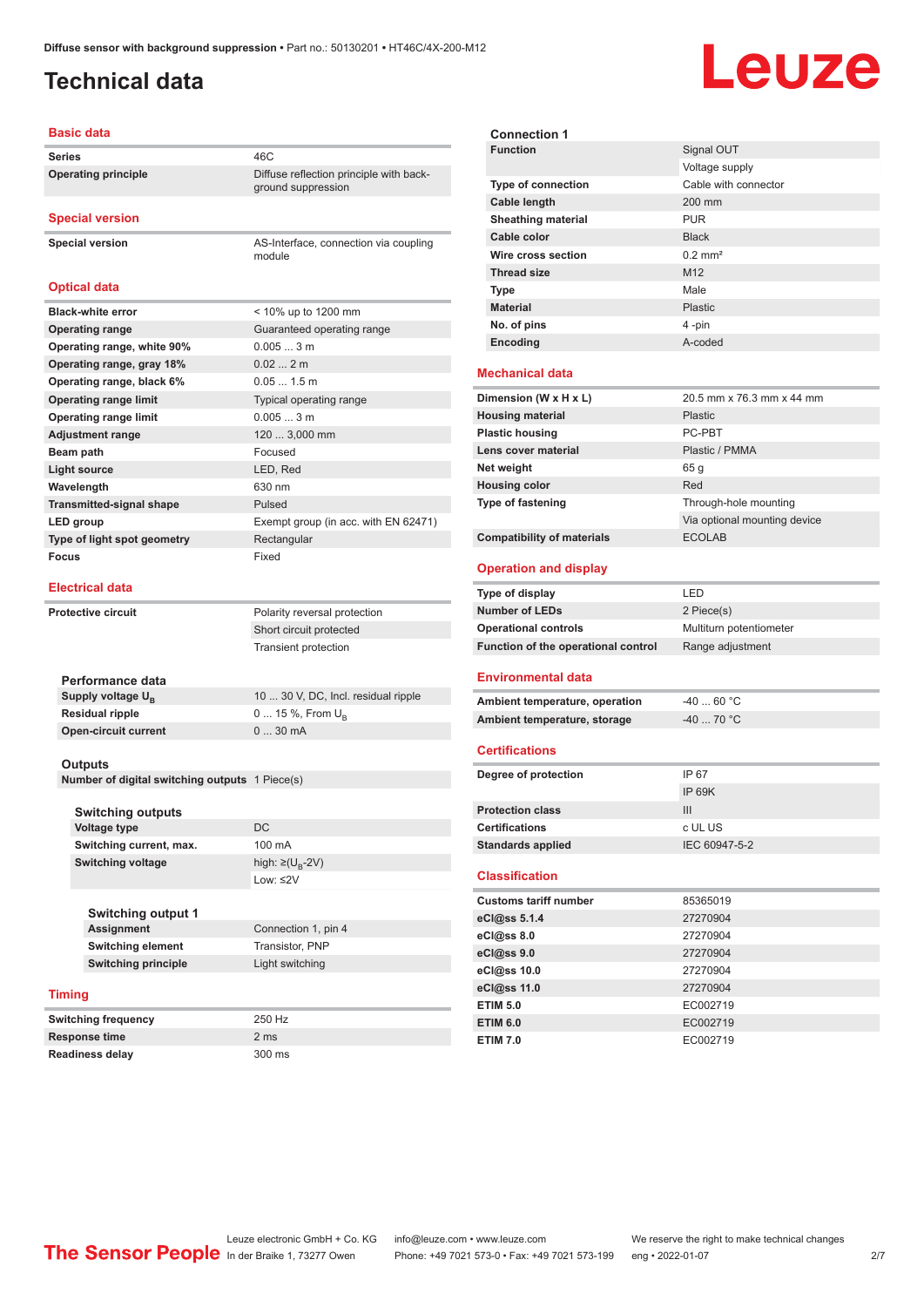# <span id="page-2-0"></span>**Dimensioned drawings**

Leuze

All dimensions in millimeters



# **Electrical connection**

**Connection 1**

| <b>Function</b>           | Signal OUT            |
|---------------------------|-----------------------|
|                           | Voltage supply        |
| Type of connection        | Cable with connector  |
| Cable length              | 200 mm                |
| <b>Sheathing material</b> | <b>PUR</b>            |
| Cable color               | <b>Black</b>          |
| Wire cross section        | $0.2$ mm <sup>2</sup> |
| <b>Thread size</b>        | M12                   |
| <b>Type</b>               | Male                  |
| <b>Material</b>           | Plastic               |
| No. of pins               | $4$ -pin              |
| Encoding                  | A-coded               |

# **Pin Pin assignment**

|                | $V +$            |
|----------------|------------------|
| $\overline{2}$ | n.c.             |
| 3              | GND              |
| $\overline{4}$ | OUT <sub>1</sub> |

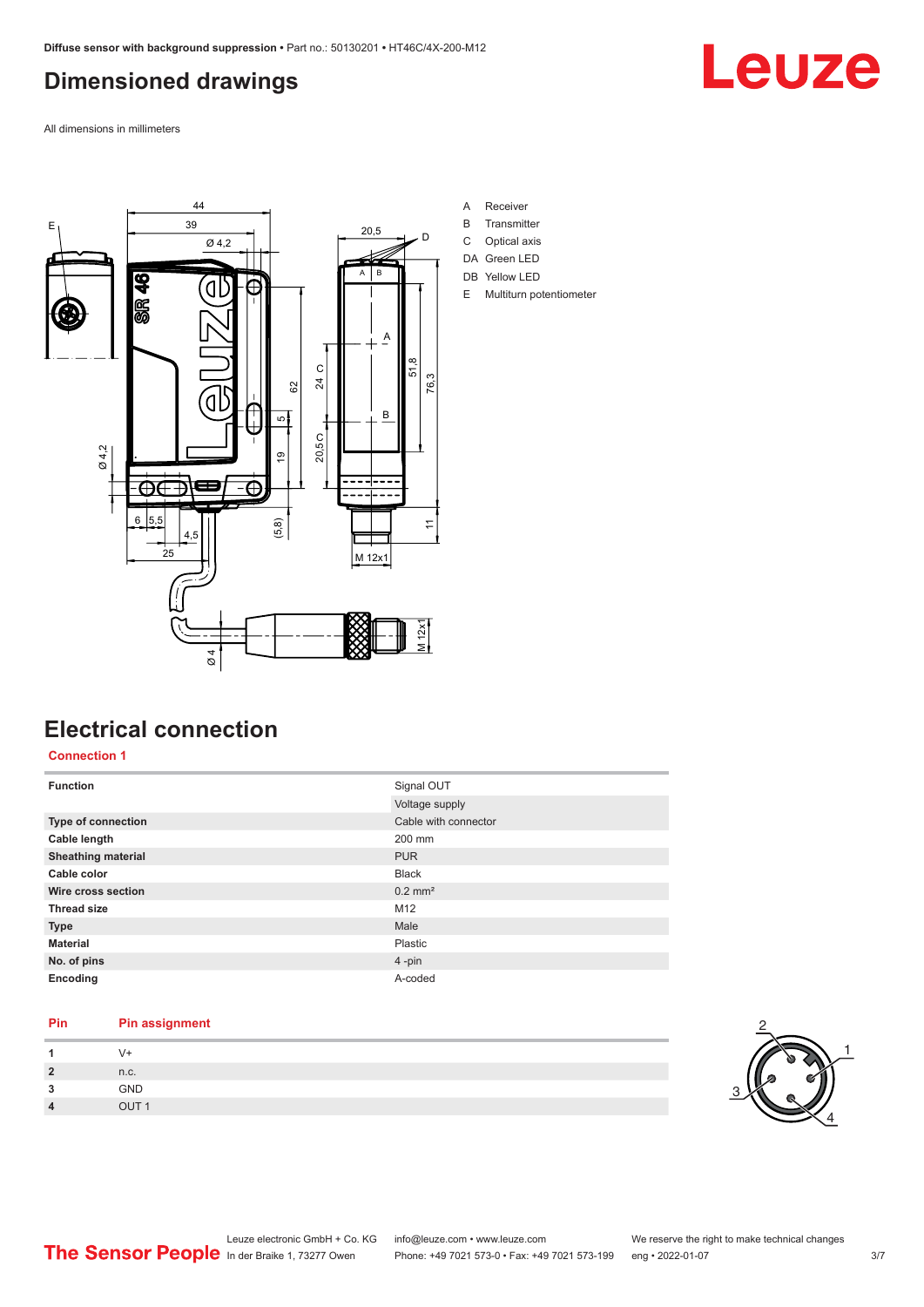# <span id="page-3-0"></span>**Diagrams**

# Leuze

Typ. response behavior (white 90 %)



Typ. black/white behavior



x

# **Operation and display**

| <b>LED</b> | Display                  | <b>Meaning</b>        |
|------------|--------------------------|-----------------------|
|            | Green, continuous light  | Operational readiness |
| າ          | Yellow, continuous light | Reflection            |

- x Range [mm]
- y Reduction of range [mm]
- A White 90%
- B Gray 18%
- C Black 6%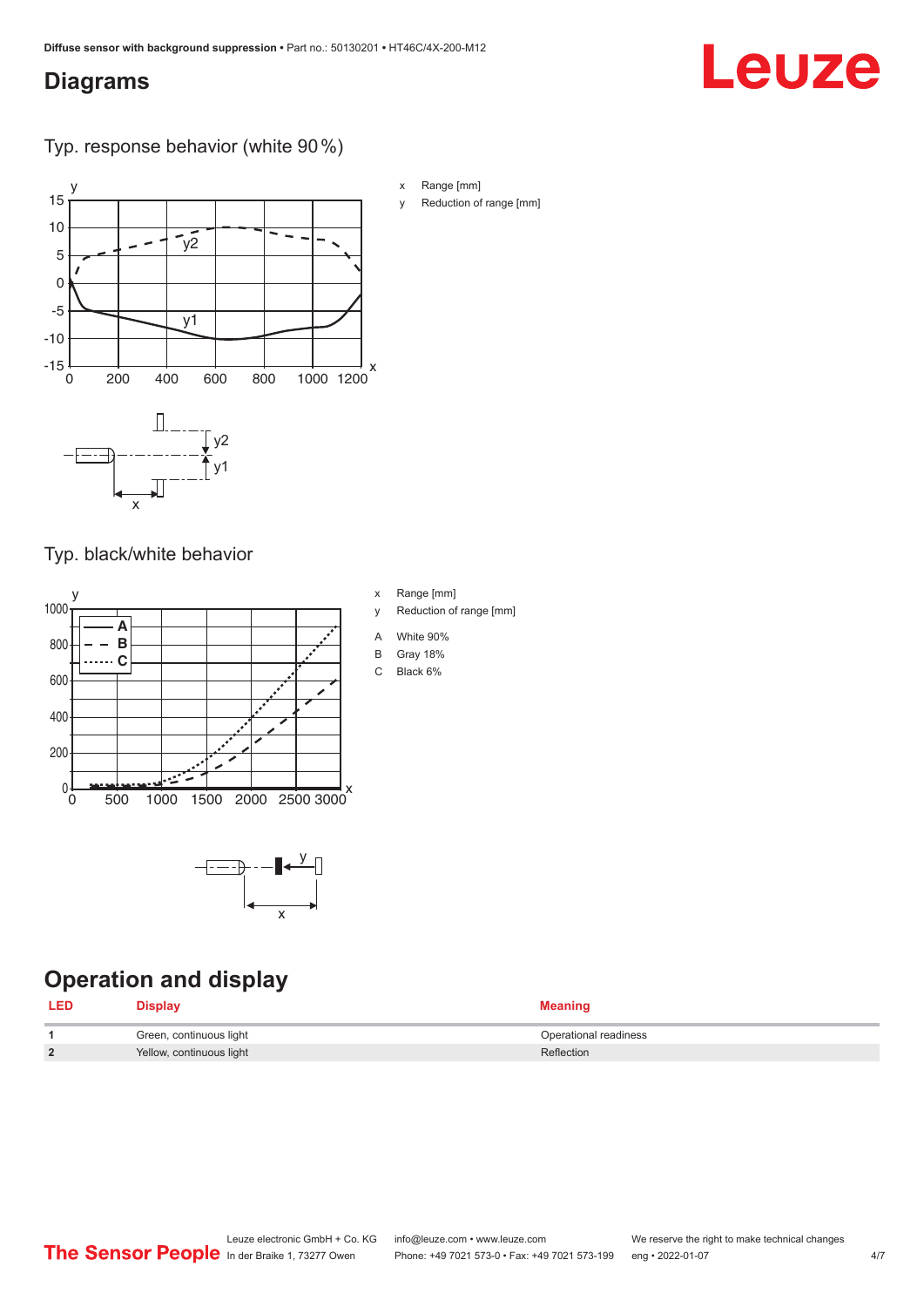## <span id="page-4-0"></span>**Part number code**

![](_page_4_Picture_2.jpeg)

Part designation: **AAA46C d EE-f.GG H/i J-K**

| AAA46C | Operating principle / construction<br>HT46C: Diffuse reflection sensor with background suppression<br>LS46C: Throughbeam photoelectric sensor transmitter<br>LE46C: Throughbeam photoelectric sensor receiver<br>PRK46C: Retro-reflective photoelectric sensor with polarization filter<br>RK46C: Retro-reflective photoelectric sensor                                                                                                                                                                                                                                                                                                                                                        |
|--------|------------------------------------------------------------------------------------------------------------------------------------------------------------------------------------------------------------------------------------------------------------------------------------------------------------------------------------------------------------------------------------------------------------------------------------------------------------------------------------------------------------------------------------------------------------------------------------------------------------------------------------------------------------------------------------------------|
| d      | Light type<br>n/a: red light<br>I: infrared light                                                                                                                                                                                                                                                                                                                                                                                                                                                                                                                                                                                                                                              |
| EE     | Light source<br>n/a: LED<br>L1: laser class 1<br>L <sub>2</sub> : laser class 2                                                                                                                                                                                                                                                                                                                                                                                                                                                                                                                                                                                                                |
| f      | Preset range (optional)<br>n/a: operating range acc. to data sheet<br>xxxF: Preset range [mm]                                                                                                                                                                                                                                                                                                                                                                                                                                                                                                                                                                                                  |
| GG     | Equipment<br>n/a: standard<br>1: 270° potentiometer<br>8: activation input (activation with high signal)<br>01: diffuse reflection sensor with background suppression (HT): HG tape (HighGain tape) is not detected from a distance of 900 mm with a set<br>operating range of $\leq$ 450 mm (diffuse reflection: 6%, black)<br>D: Depolarizing media<br>E: Diffuse reflection sensor with background suppression (HT): optimized for dusty environments<br>SL: Diffuse reflection sensor with background suppression (HT): slit diaphragm 25 mm x 3 mm<br>P: throughbeam photoelectric sensor receiver (LE): edge filter for parallel operation<br>L: Light-band<br>XL: Extra long light spot |
| н      | Operating range adjustment & version<br>n/a with diffuse reflection sensor with background suppression (HT): range adjustment via mechanical adjusting spindle<br>n/a with retro-reflective photoelectric sensors (PRK): operating range not adjustable<br>1: retro-reflective photoelectric sensors (PRK/RK): sensitivity adjustment via potentiometer<br>3: teach-in via button<br>P2: resolution 2 mm                                                                                                                                                                                                                                                                                       |
| j.     | Switching output/function OUT 1/IN: Pin 4 or black conductor<br>2: NPN transistor output, light switching<br>N: NPN transistor output, dark switching<br>4: PNP transistor output, light switching<br>P: PNP transistor output, dark switching<br>L: IO-Link                                                                                                                                                                                                                                                                                                                                                                                                                                   |
| J      | Switching output / function OUT 2/IN: pin 2 or white conductor<br>2: NPN transistor output, light switching<br>N: NPN transistor output, dark switching<br>4: PNP transistor output, light switching<br>P: PNP transistor output, dark switching<br>8: activation input (activation with high signal)<br>9: deactivation input (deactivation with high signal)<br>W: warning output<br>X: pin not used                                                                                                                                                                                                                                                                                         |
| Κ      | <b>Electrical connection</b><br>n/a: cable, standard length 2000 mm, 4-wire<br>200-M12: cable, length 200 mm with M12 connector, 4-pin, axial (plug)<br>M12: M12 connector, 4-pin (plug)<br>500-M12: cable, length 500 mm with M12 connector, 4-pin, axial (plug)<br>1000-M12: cable, length 1000 mm with M12 connector, 4-pin, axial (plug)                                                                                                                                                                                                                                                                                                                                                   |
|        | <b>Note</b>                                                                                                                                                                                                                                                                                                                                                                                                                                                                                                                                                                                                                                                                                    |
|        | $\&$ A list with all available device types can be found on the Leuze website at www.leuze.com.                                                                                                                                                                                                                                                                                                                                                                                                                                                                                                                                                                                                |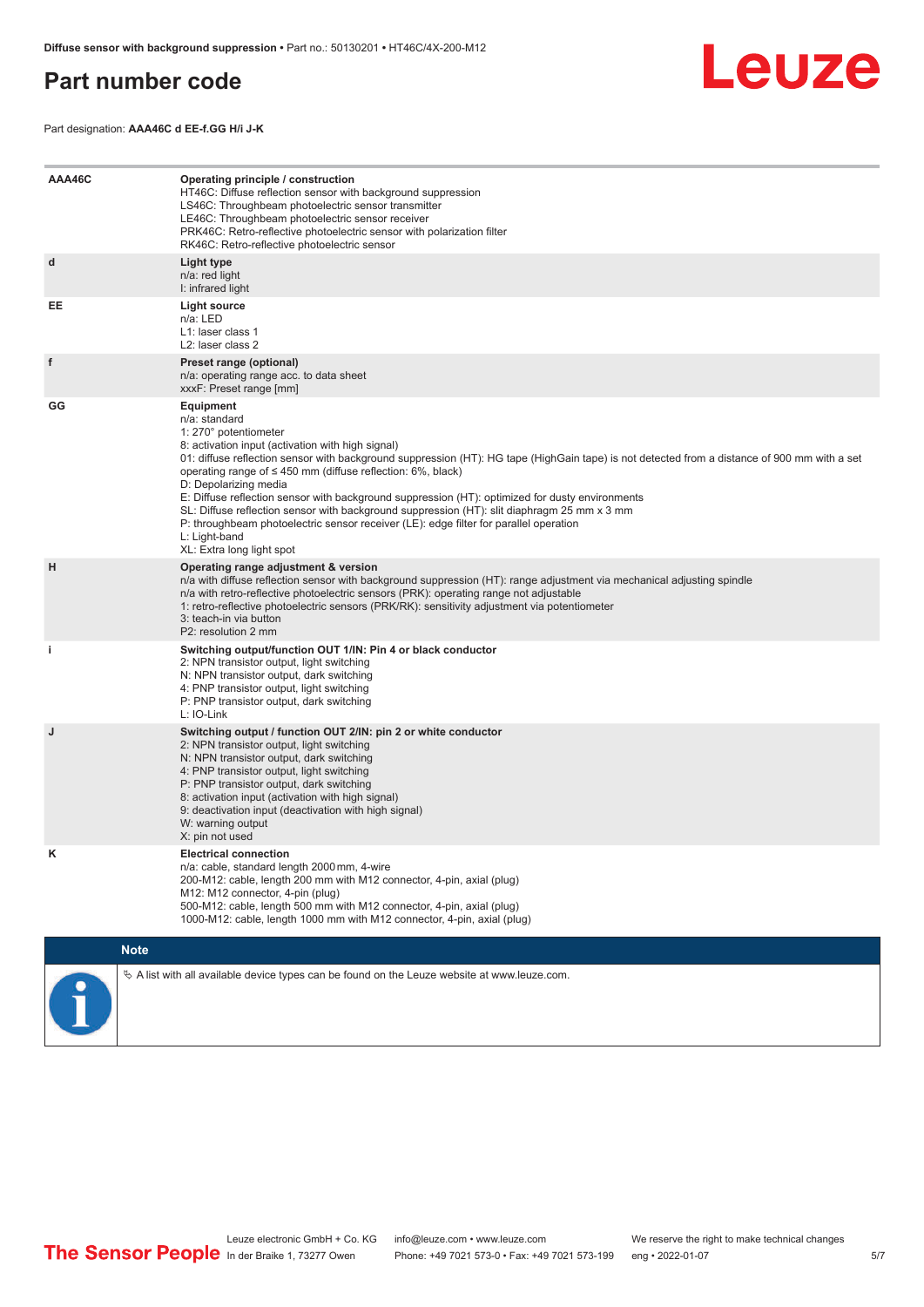## <span id="page-5-0"></span>**Notes**

![](_page_5_Picture_2.jpeg)

### **Observe intended use!**

CYJV7 or PVVA/PVVA7)

 $\%$  This product is not a safety sensor and is not intended as personnel protection.

 $\ddot{\phi}$  The product may only be put into operation by competent persons.

 $\%$  Only use the product in accordance with its intended use.

![](_page_5_Picture_7.jpeg)

ª For UL applications, use is only permitted in Class 2 circuits in accordance with the NEC (National Electric Code). ª These proximity switches shall be used with UL Listed Cable assemblies rated 30V, 0.5A min, in the field installation, or equivalent (categories: CYJV/

# **Further information**

- Light source: Average life expectancy 100,000 h at an ambient temperature of 25 °C
- Response time: For short decay times, an ohmic load of approx. 5 kOhm is recommended

## **Accessories**

### Connection technology - Connection cables

|  | Part no. | <b>Designation</b>     | <b>Article</b>   | <b>Description</b>                                                                                     |
|--|----------|------------------------|------------------|--------------------------------------------------------------------------------------------------------|
|  | 50130652 | KD U-M12-4A-V1-<br>050 | Connection cable | Connection 1: Connector, M12, Axial, Female, A-coded, 4-pin<br>Connection 2: Open end                  |
|  |          |                        |                  | Shielded: No<br>Cable length: 5,000 mm<br>Sheathing material: PVC                                      |
|  | 50130690 | KD U-M12-4W-V1-<br>050 | Connection cable | Connection 1: Connector, M12, Angled, Female, A-coded, 4-pin<br>Connection 2: Open end<br>Shielded: No |
|  |          |                        |                  | Cable length: 5,000 mm<br>Sheathing material: PVC                                                      |

## Mounting technology - Mounting brackets

|          | Part no. | <b>Designation</b> | <b>Article</b>  | <b>Description</b>                                                                                                                                                                       |
|----------|----------|--------------------|-----------------|------------------------------------------------------------------------------------------------------------------------------------------------------------------------------------------|
| <u>S</u> | 50105315 | <b>BT 46</b>       | Mounting device | Design of mounting device: Angle, L-shape<br>Fastening, at system: Through-hole mounting<br>Mounting bracket, at device: Screw type<br>Type of mounting device: Rigid<br>Material: Metal |

Leuze